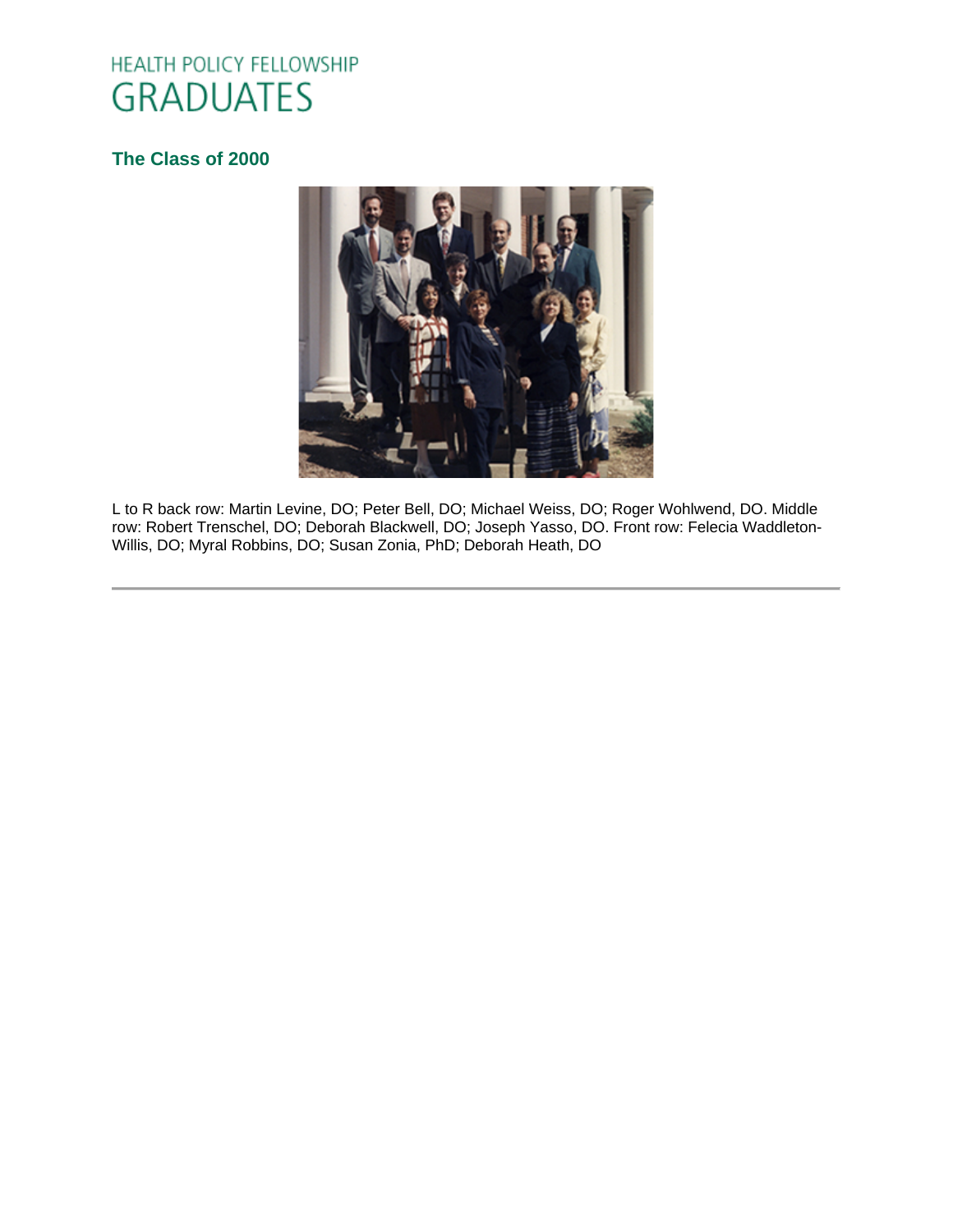#### **Peter A. Bell, D.O. Hilliard, Ohio**



Dr. Bell received his D.O. degree from the University of New England in 1984. After completing his internship at Firelands Community Hospital in Sandusky, Ohio, he did a Family Practice Residency at the Metropolitan Hospital/Parkview in Philadelphia, Pennsylvania, and an Emergency Medicine Residency at Grandview Hospital in Dayton, Ohio. He is AOA Board Certified in Emergency Medicine and Family Medicine.

Dr. Bell is Assistant Dean, Central CORE, and Associate Professor of Emergency Medicine at the Ohio University College of Osteopathic Medicine. He is also a board member for the Ohio University COM Centers for Osteopathic Regional Education and the American College of Osteopathic Emergency Physicians National Board of Directors. He has served as a delegate for both the AOA & OOA House of Delegates.

Dr. Bell has received grants from the American Lung Association for asthma research and the Pew Charitable Trust for Partnerships for Quality Education.

Dr. Bell is sponsored by Doctor's Hospital in Columbus.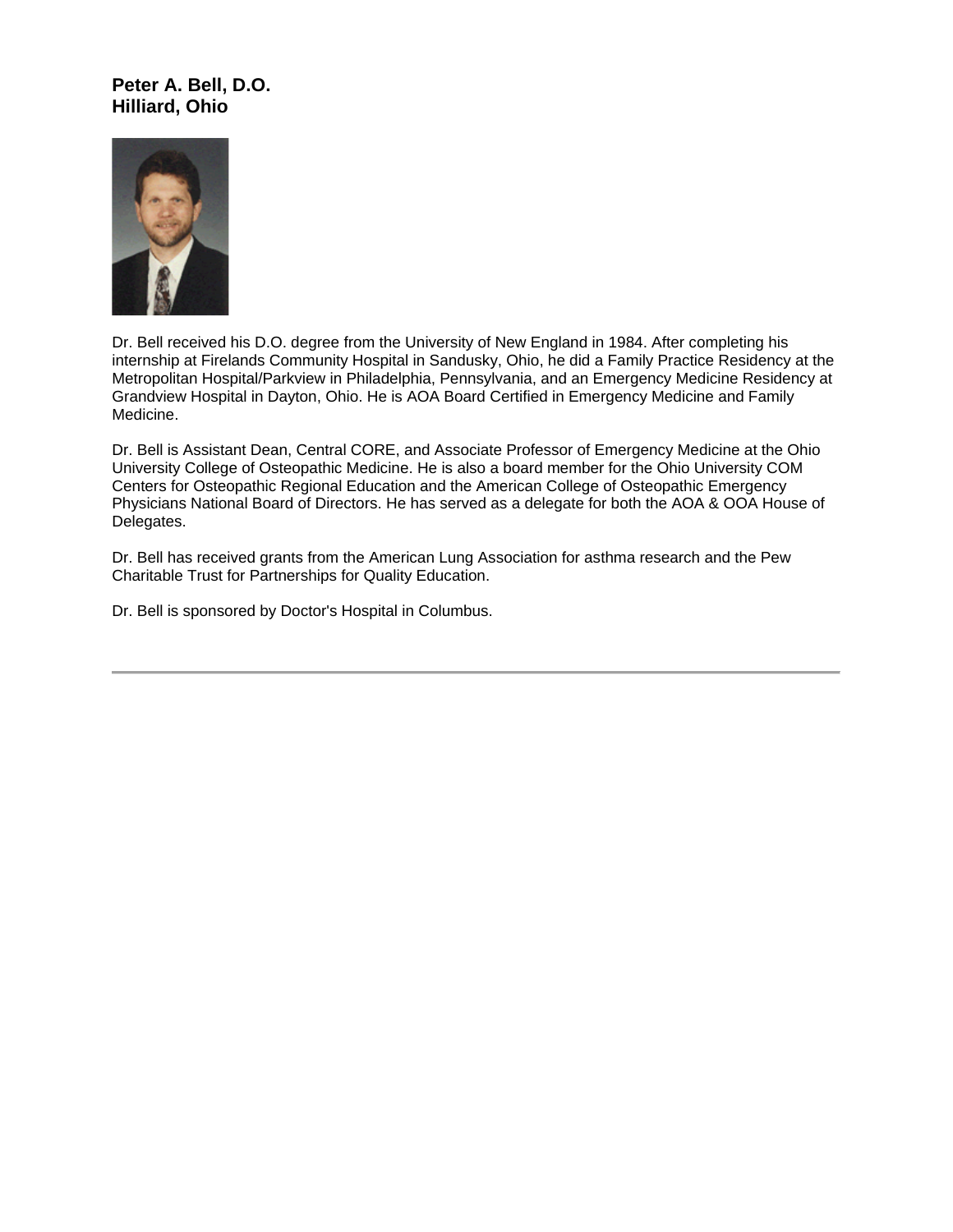#### **Deborah Blackwell, D.O., FACOP Ft. Worth, Texas**



Dr. Blackwell was recently named Interim Dean for University of North Texas Health Science Center, Texas College of Osteopathic Medicine in Fort Worth, Texas. She was previously the Associate Dean for Clinical and Health Affairs at the school.

Dr. Blackwell received her D.O. degree from the Texas College of Osteopathic Medicine in Fort Worth, Texas and completed an osteopathic pediatric residency program at Doctors Hospital in Columbus, Ohio. She is board certified by the American Osteopathic Board of Pediatrics and is currently still active in the practice of general pediatrics.

Dr. Blackwell's past appointments have included Director of Medical Education at Osteopathic Medical Center of Texas, the main teaching hospital for the Texas College of Osteopathic Medicine, and she has also served as the acting chairperson for the Department of Pediatrics during a transition phase for that department. During her appointment at the Health Science Center she has chaired many important committees, including the Student Performance Committee, the OPTI Implementation Committee, Dual Degree Committee, Dual Degree Admissions Committee, and the SACS Committee for Student Services.

Dr. Blackwell has been active in the community serving as Board Member for the Osteopathic Health Group, Chair of the Due Diligence Committee, Chair for Harris Select Community Benefits Committee, Vice President for Easter Seals of Tarrant County, and as an advisor to the Texas Department of Health Chronically Ill and Disabled Advisory Committee. Nationally, Dr. Blackwell serves as President Elect for American Osteopathic Directors of Medical Education, inspector for the American Osteopathic Association Accreditation Team, and as a consultant for the United States Public Health Service Primary Care Effectiveness Review. Dr. Blackwell's current research interest includes current membership in the AOA National Health Policy Fellowship Program for the 1999-2000 year, managed care education for students and residents, and development disorders for children. Previous citations received include Teacher of the Year at Osteopathic Medical Center in 1991 and Clinical Faculty award at UNTHSC in 1991 and 1993.

Prior to her faculty appointment at the University of North Texas Health Science Center in 1989, Dr. Blackwell served as the Medical Director for the Laredo-Webb County Health Department during her commitment to the United States Public Health Service National Health Service Core. In that role she was the director of a large central clinic and satellite facilities, managing both the clinical and pharmaceutical operations.

Dr. Blackwell is currently married to Mike and has two sons, Charlie and Benjamin.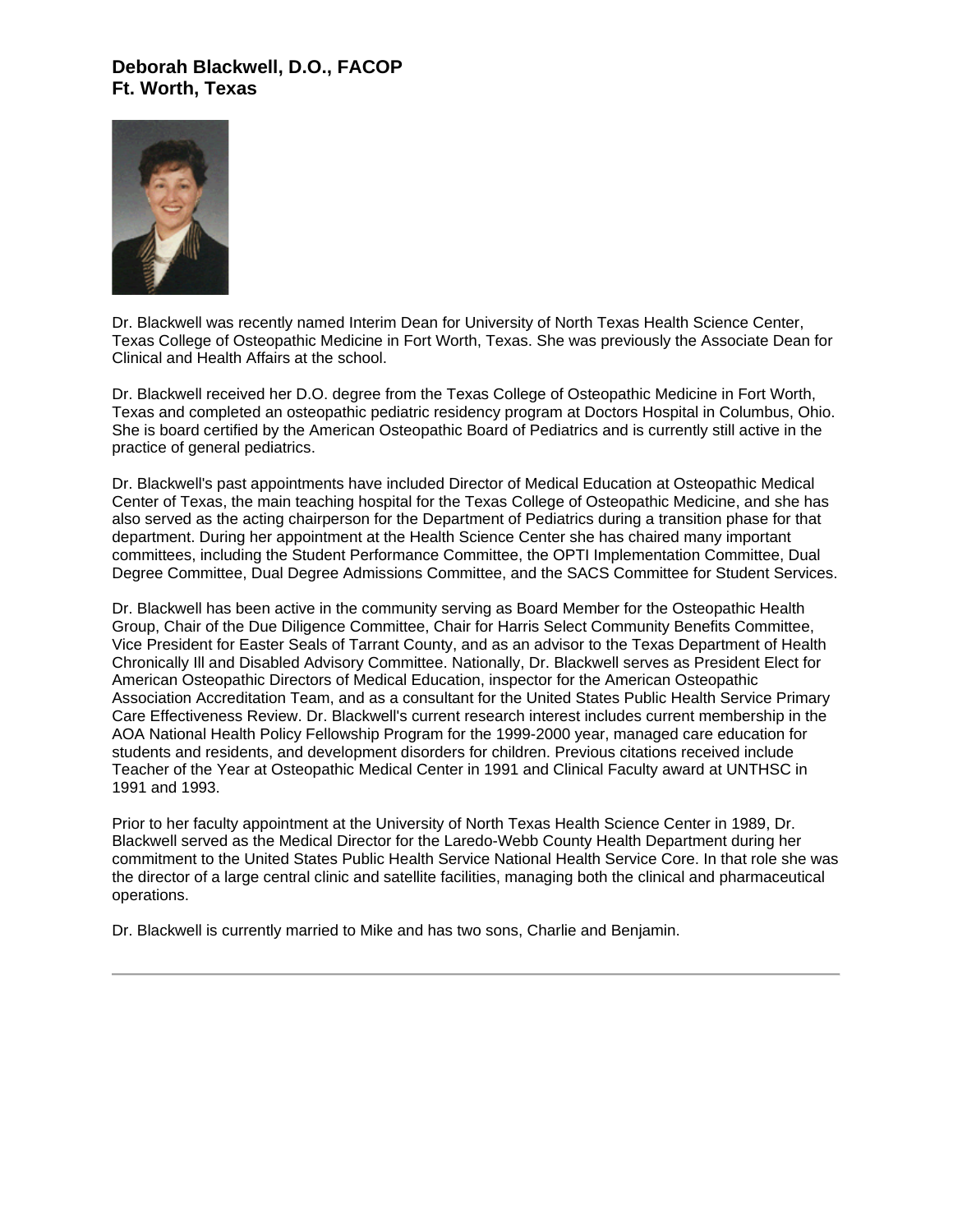### **Deborah Heath, D.O. Phoenix, Arizona**



Dr. Heath received her D.O. degree from the Chicago College of Osteopathic Medicine. She was a predoctoral osteopathic manipulative medicine fellow and general rotating intern at Chicago Osteopathic Hospital. She is board certified in osteopathic manipulative medicine and board certified in homeopathy in Arizona.

She has served as a member of the Board of Trustees for the Arizona Osteopathic Medical Association for four years. She has served as chair of the AOMA Steering Committee for a Physician Driven Network and is current chair of the Managed Care Committee. Nationally, she has served as Chair of the Louisa Burns Clinical Osteopathic Research Committee for the American Academy of Osteopathy and a member of their Board of Governors.

Dr. Heath is vice-president of the Arizona Board of Homeopathic Medical Examiners. She is currently the osteopathic medicine consultant for Andrew Weil ,M.D., at the University of Arizona and NIH Grant, "A Randomized, Controlled Trial of the Use of Osteopathic Manipulative Treatment and of Botanical Treatment on Recurrent Otitis Media in Children" awarded 1999-2004. She has taught nationally and internationally on the principles and practice of osteopathic medicine for sixteen years. She authored the chapter, "Somatic Dysfunction: Effects of Manipulative Treatment and Impact on Health Status," in the AOA textbook, "Foundations for Osteopathic Medicine" (1997), edited by Robert Ward, D.O. In the same text, she co-authored a chapter with Albert Kelso, PhD, "Planning Research on Health Care, Access to Safe, Quality Health Care".

She has recently returned to private practice from her position as director of clinical osteopathic services at the Arizona Center for Health and Medicine in Phoenix, Arizona. She plans to apply the AOA Health Policy Fellowhip toward a degree in Masters of Public Health. As part of the fellowship training and future research, she is investigating " Clinical Outcomes Studies on Infant Mortality and Infant Health Status with the use of Osteopathic Manipulative Treatment.

Dr. Heath' s interest in treating her patients and in her research is finding the "health of the patient, not the disease" as A.T. Still originally described the task of the osteopathic physician.

Dr. Heath is sponsored by the Arizona Osteopathic Medical Association.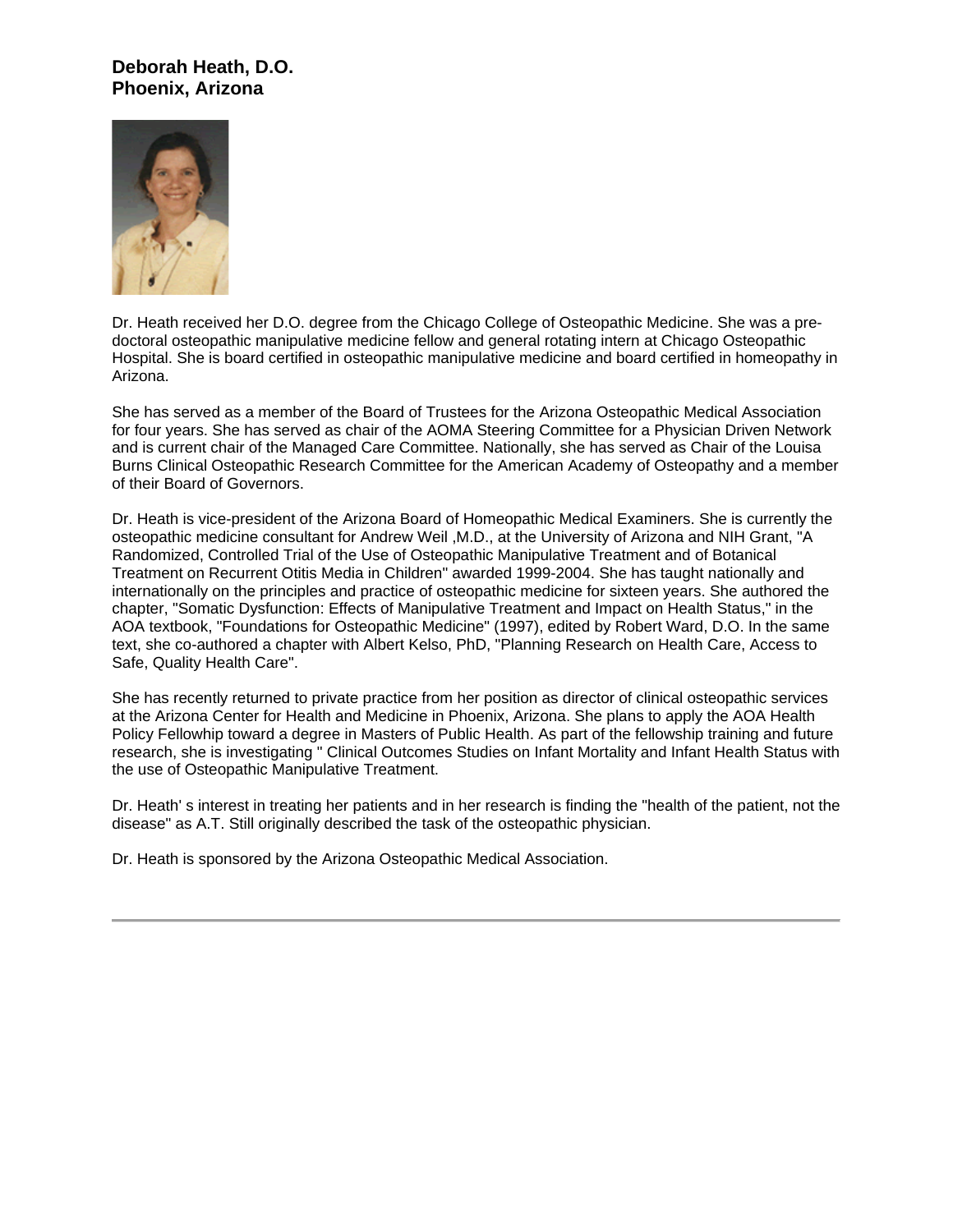### **Martin Levine, D.O., MPH-HP, FACOFP Bayonne, New Jersey**



Martin S. Levine, D.O. has been in private practice in Bayonne and Jersey City, New Jersey for over twenty years. Dr. Levine received his Doctor of Osteopathy degree from the Kirksville College of Osteopathic Medicine and completed a rotating internship and Family Practice residency at Kennedy Memorial Hospital in Stratford, New Jersey. He completed the Family Practice Faculty Development Fellowship at the Office of Medical Education Research and Development at Michigan State University and the American Osteopathic Association National Health Policy Fellowship. He also completed a Masters in Public Health-emphasis in Health Policy. Dr. Levine is board certified and re-certified in Family Medicine.

Dr. Levine established and served as Director of Medical Education and Family Medicine Residency Director for a post-doctoral training program affiliated with the University of Medicine and Dentistry of New Jersey/School of Osteopathic Medicine where he is a Clinical Assistant Professor, Department of Family Medicine. Dr. Levine obtained and served as principal investigator on two grants awarded for Graduate Training in Family Medicine, Bureau of Health Professions, Department of Health and Human Services. The Kirksville College of Osteopathic Medicine appointed Dr. Levine as Assistant Dean/Northeast Region and Assistant Professor, Department of Family and Community Medicine, a position he vacated when he was elected to the college's board of trustees. He holds volunteer faculty appointments to UMDNJ/SOM and MSNJ as well as NYIT/NYCOM and Mt. Sinai School of Medicine.

Dr. Levine has been active in sports medicine at the local, high school, college and professional levels; recently as Elite Athlete Recovery Area Physician at the Boston Marathon for the past five years. He has spoken numerous times on sports related topics as a member of the New Jersey Governor's Council on Physical Fitness and Sports. He has been a member of the United States Olympic Sports Medicine Team since 1992, and served as a Doping Control Officer for Drug Testing for the USOC and later the United States Anti-Doping Agency. Dr. Levine was selected for inclusion in the "Best Doctors in New York" metropolitan area for the past six years.

Dr. Levine served two terms as President of the New Jersey Association of Osteopathic Physicians and Surgeons becoming their "Physician of the Year" in 2000. He has served on committees of the American College of Osteopathic Family Physicians, the American Academy of Osteopathy, and the American Osteopathic Association. He is in his fourth year on the AOA Board of Trustees, this year as First Vice President. He is Chair of the AOA Bureaus of Osteopathic Clinical Education and Research and State Government Affairs.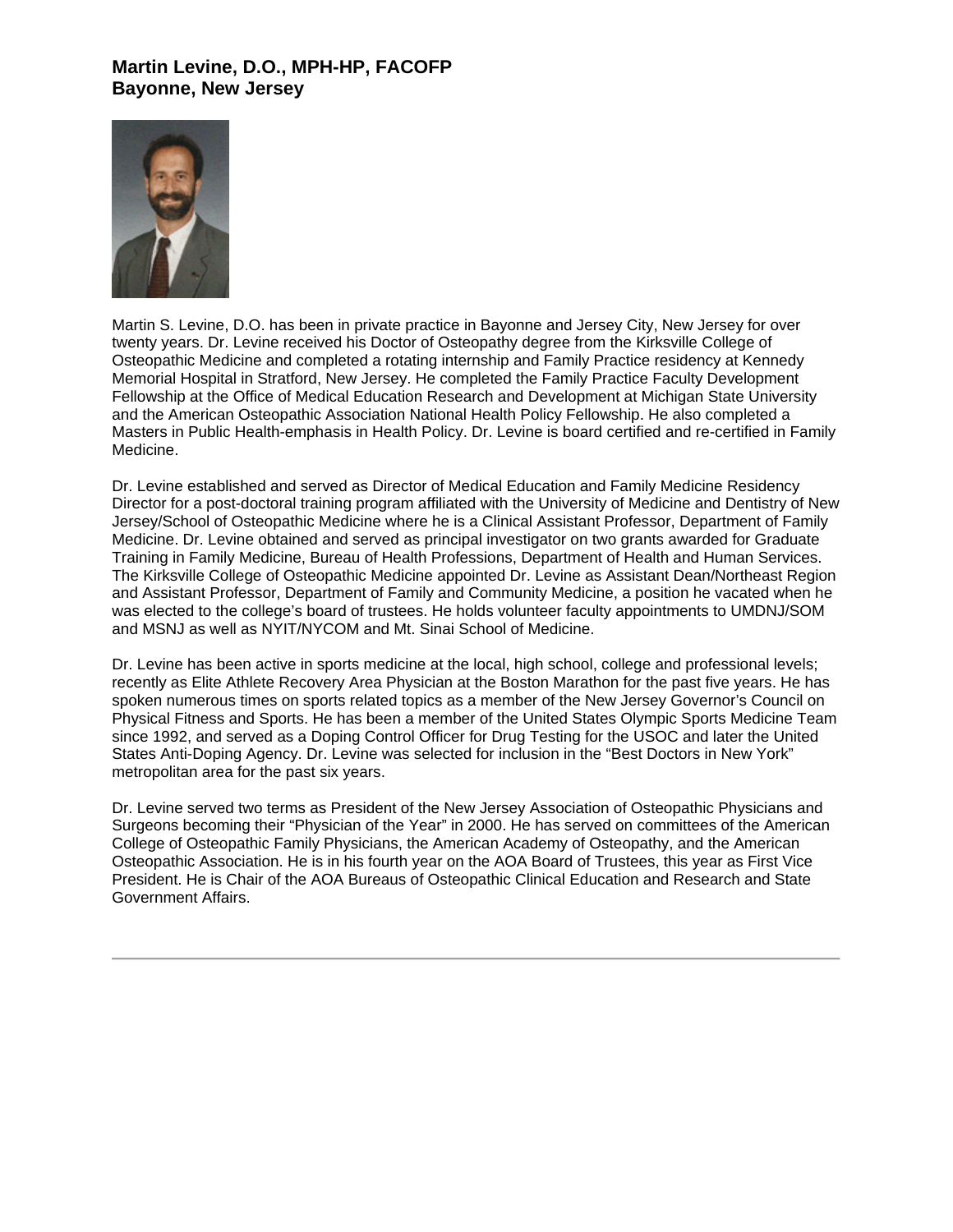## **Myral R. Robbins, D.O., FAAFP Huntington Woods, Michigan**



Dr. Robbins received her D.O. degree from Michigan State University College of Osteopathic Medicine in East Lansing. After completion of a rotating internship at Zeiger-Botsford Hospitals in Farmington Hills, Michigan, she did a year residency in Internal Medicine at Oakland General Hospital in Madison Heights, Michigan. She is Board certified since 1988 by ABOFP and was awarded the FAAFP designation from the American Academy of Family Physicians in 1998.

Dr. Robbins is also board certified by ABQUARP since 1987 in Quality Assurance and Utilization Review. She served as the Assistant Medical Director of the Michigan Peer Review Organization for three years and was chairperson of the Quality Intervention Committee. Dr. Robbins is often called upon as an expert witness for physician defense case evaluation, chart review, and legal testimony.

She has served the Macomb County Osteopathic Society as President and on its Board of Directors. Dr. Robbins has been a delegate since 1981 to the House of Delegates of the Michigan Osteopathic Association and also to the AOA House of Delegates since 1993. She was recently appointed to the newly created AOA Bureau of Clinical Effectiveness. Currently, she serves as Chairperson of the M.O.A. Education Committee and a member of its Healthcare Policy Committee. She helped to develop an osteopathic physician organization, MICARE, and served on its Executive Committee and Board of Directors for three years. She is a member of the Board of Directors of the MSUCOM Alumni Association. Dr. Robbins is a member of the staff of Riverside Osteopathic Hospital and serves as a faculty trainer for the Family Medicine Residency program.

In her leisure time, Dr. Robbins enjoys golf, skiing, travel, and theater. She is sponsored by the Michigan Osteopathic Association.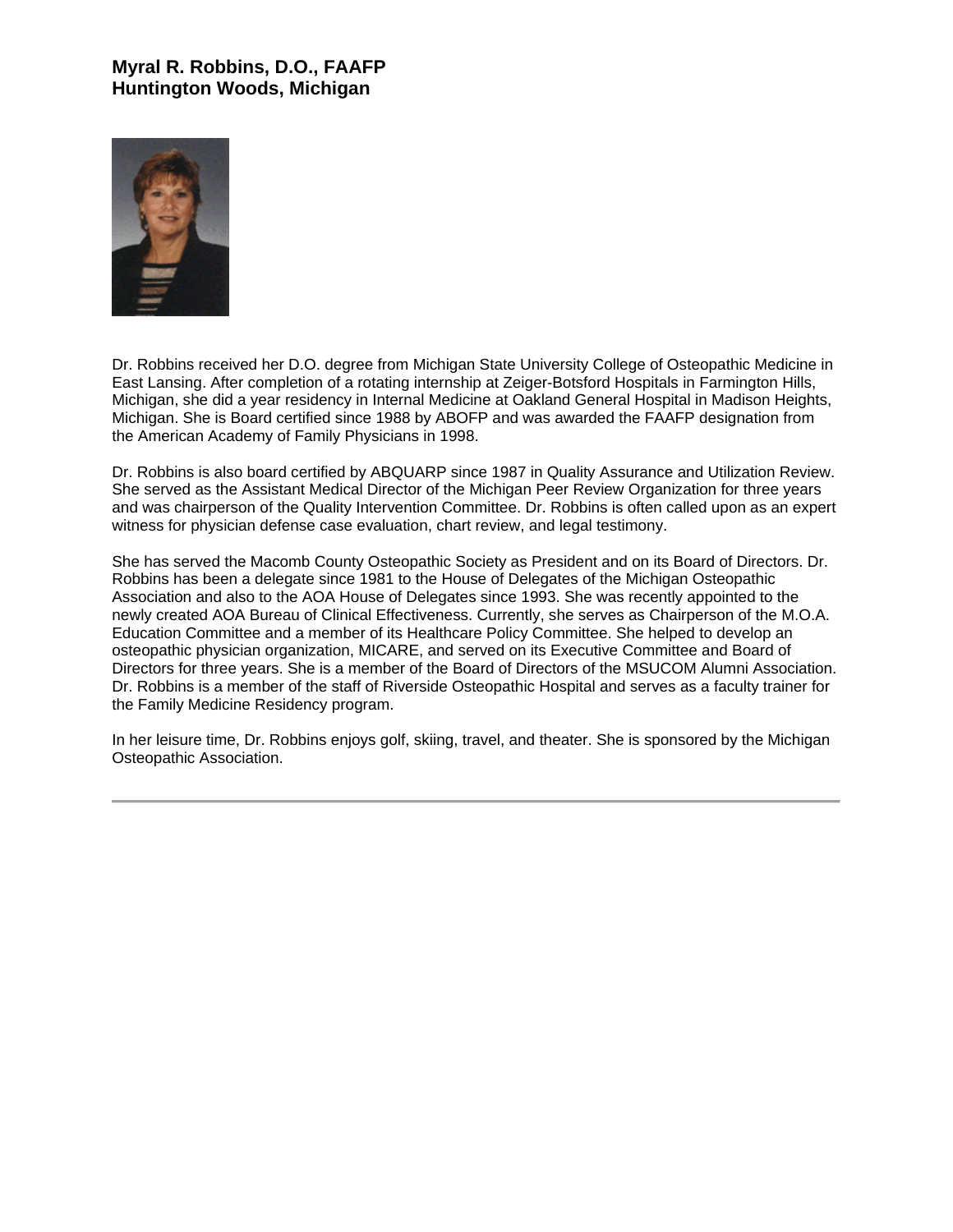## **Robert Trenschel, D.O., M.P.H. Wellington, Florida**



Dr. Trenschel received his D.O. degree from Nova Southeastern University. In 1999 he received his M.P.H. from Florida International University in Miami. He did his residency in Preventive Medicine at Palm Beach County Health Department in West Palm Beach. He is currently serving as Chair of the Managed Care Quality Assurance/Utilization Review, Medical Review Subcommittee, Healthy Palm Beaches, and just completed the term as Chair, of the Quality Assurance/Assessment Committee at the C.L. Brumback Health Center in Belle Grade.

He is an Associate Professor in the Department of Family Medicine at Nova Southeastern University College of Osteopathic Medicine and College of Allied Health in Fort Lauderdale. He is also Director of Medical Education at the C.L. Brumback Health Center in Belle Glade.

Dr. Trenschel enjoys mountain hiking, racquetball, fishing, and reading. He is sponsored by Nova Southeastern College of Osteopathic Medicine.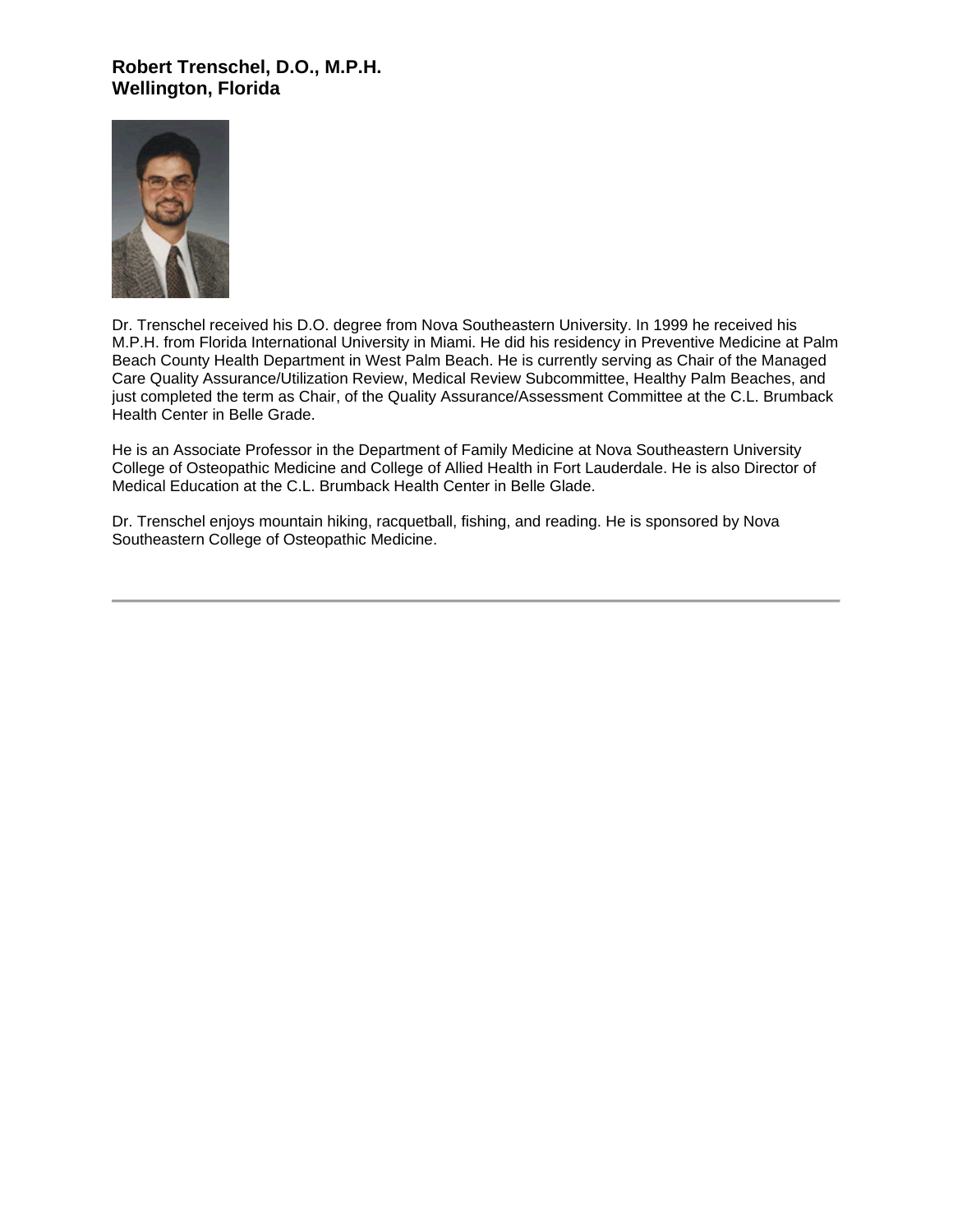# **Felecia S. Waddleton-Willis, D.O., FACOFP Silver Spring, Maryland**



Dr. Waddleton-Willis received her D.O. degree at the Philadelphia College of Osteopathic Medicine. She conducted a rotating internship at Northeast Community Hospital where she also completed her Family Practice Residency. As a resident, Dr. Waddleton-Willis' academic research projects included "Varicella Pneumonia-Three Case Histories-A Primary Care Perspective", co-authored with Dr. David Ostransky.

Dr. F.S. Waddleton-Willis was an advocate for Osteopathic Medicine in the East Texas region. She was a pioneer for Osteopathic Medicine by becoming the first African-American, primary care physician to serve in the Gregg County community. She began her solo practice six years ago and has served as staff member at Longview Regional Medical Center and Good Shepherd Medical Center (Longview, Texas). During her tenure as medical staff member at Longview Regional Medical Center, Dr. Waddleton-Willis served as board member of the Emergency Room, Credentialing, and the Medical Records Committees.

She served her second term as Vice-President of the Texas Osteopathic Medical Association District III; and was a delegate to the Annual Texas Osteopathic Medical Association Meeting and Scientific Conference in Austin, Texas in 1998.

Dr. Waddleton-Willis has traveled as an Ambassador for the Philadelphia College of Osteopathic Medicine serving as an advisory speaker for the Student National Medical Association. She was recognized as an International Who's Who Entrepreneur for 1999. She is board certified by the American Board of Osteopathic Family Practitioners. She was named a fellow for the AOA National Health Policy Fellowship Program for the year 1999-2000. She was a featured 2001 guest seminar leader, hillexperienced former fellow, presenting "The Day On Capitol Hill Experience" to the Osteopathic Heritage Health Policy Program Class of 2001.

Currenty, she resides in the Washington, D.C./Virginia/Maryland area, assuming residence in Silver Spring, Maryland. She is an associate fellow in the think tank at Emeritus Manor, candidate for several policy positions in the Washington, D.C. Metro area, and is involved in critical inquiry from a dynamic model of assisted living.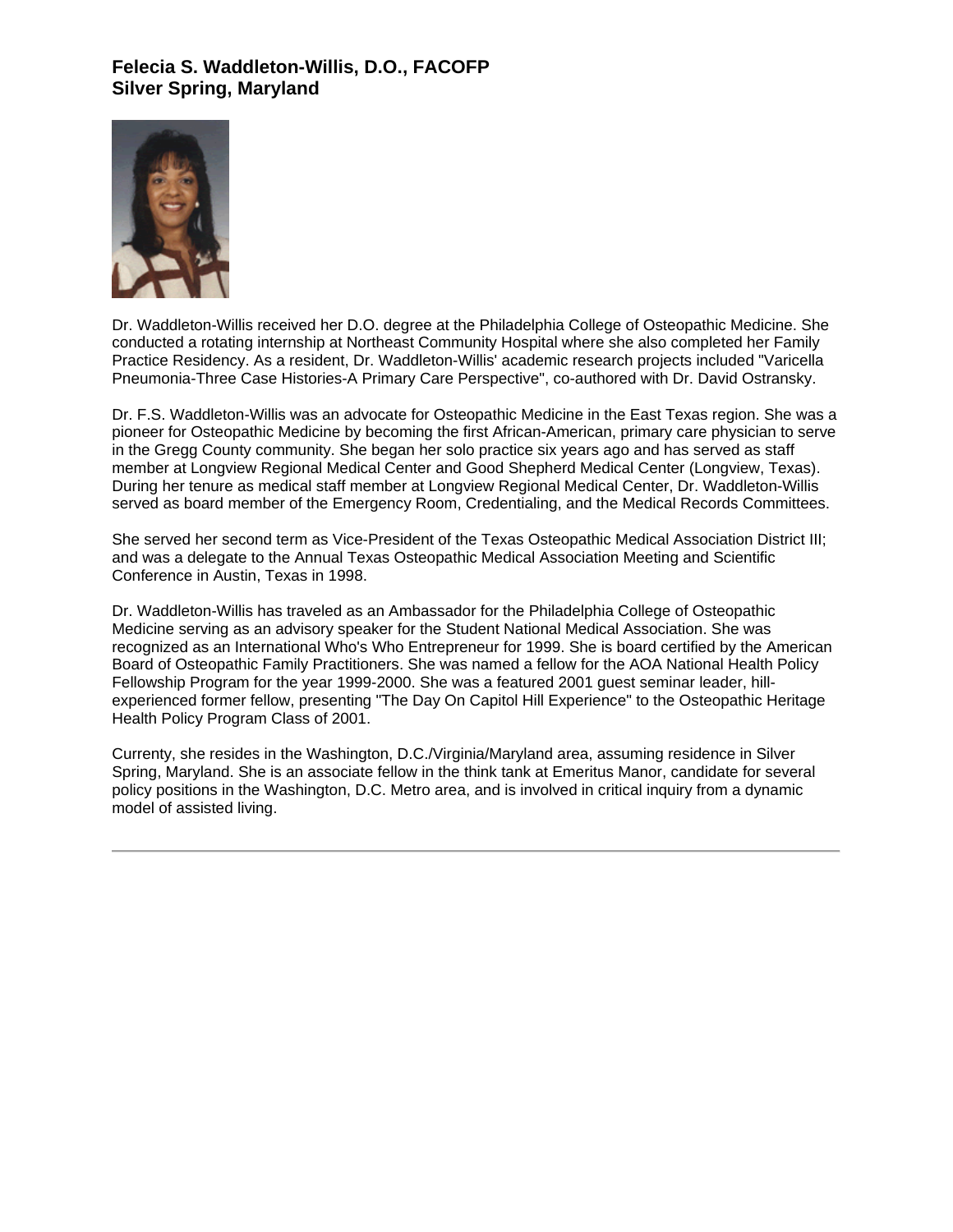## **Michael Weiss, D.O., FACOOG Troy, Michigan**



Dr. Weiss received his D.O. degree at Michigan State University College of Osteopathic Medicine. After completing his internship at Chicago Osteopathic Hospital, he did his residency at Detroit Osteopathic Hospital. He has a solo practice in Rochester Hills, Michigan.

He is an Associate Professor of OB/GYN at MSU-COM. He received the honor of Distinguished Fellow from AOBOG in 1999. He has served as President of the Macomb Osteopathic Association. Currently, he is a representative to the Michigan State Malpractice Education Committee and Chairman of the Education Committee of the Michigan Osteopathic Association.

Dr. Weiss is sponsored by the Michigan Osteopathic Association.

Michael D. Weiss, D.O., was installed as **President of the Michigan Osteopathic Association** on May 15, 2013.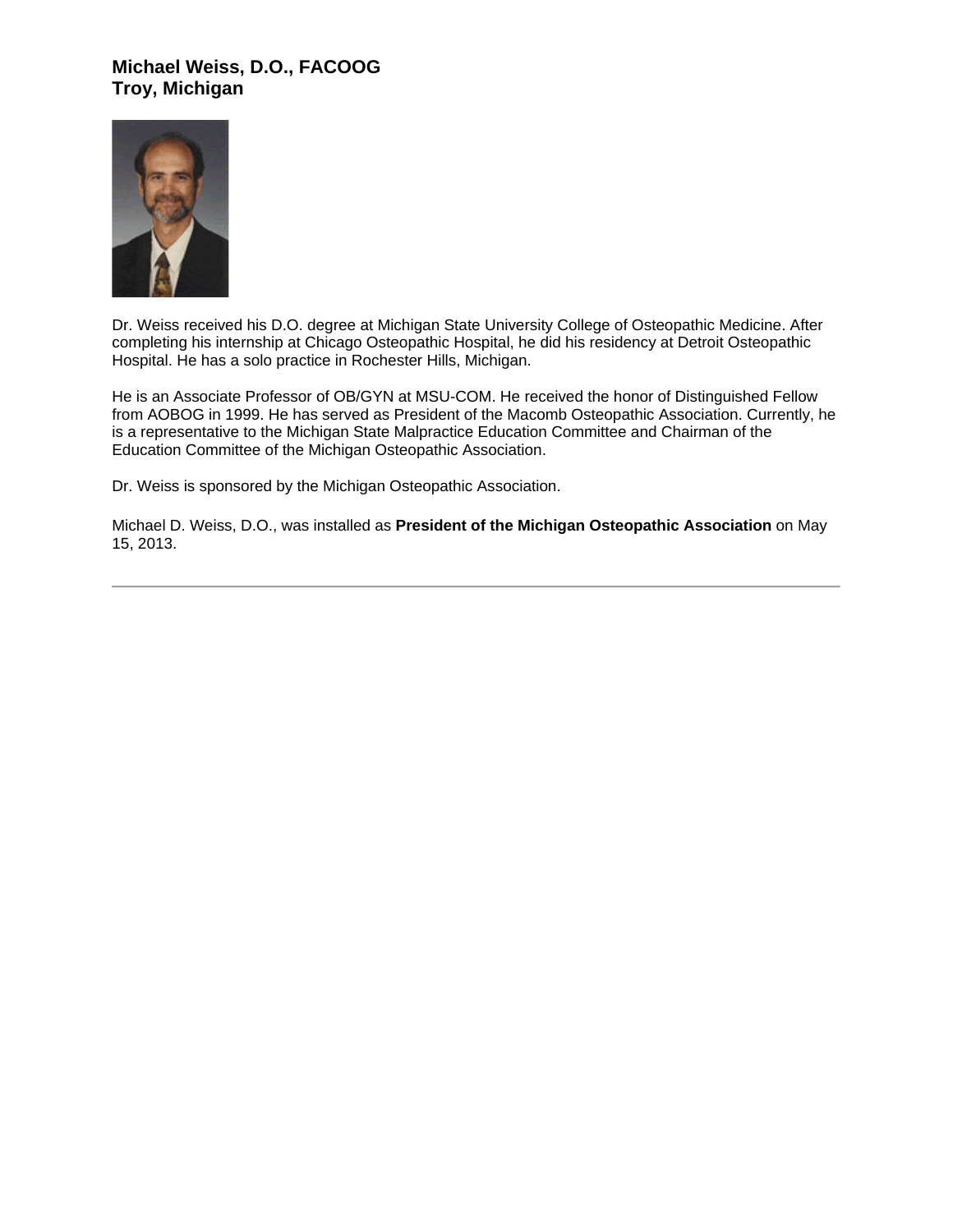#### **Roger Wohlwend, D.O. Toledo, Ohio**



Dr. Wohlwend is on staff at Riverside Mercy Hospital in Toledo, Ohio. He is a Junior Member in the General Practice Department and Pediatrics at Parkview Hospital, also in Toledo. He is board certified in general practice by the ACOFP.

Dr. Wohlwend's outside interests include Bible study, personal computers, fishing, and travel. He is sponsored by St. Vincent Mercy Medical Center.

**Joseph Yasso, D.O., F.A.C.O.F.P. Lee's Summit, Missouri**



Dr. Yasso received his D.O. degree from the University of Health Sciences College of Osteopathic Medicine in Kansas City, Missouri. He did an internship at Lakeside Hospital in Kansas City. He has received board certification from AOBFP, and was recertified in May, 2001.

He is Medical Director and Assistant Professor at UHS-COM. He is currently serving on the Missouri Drug Utilization Review Board and the Missouri Patient Care Review Foundation Board. He is also on the Board of Trustees of the M.A.O.P.S.

Dr. Yasso is sponsored by the University of Health Sciences College of Osteopathic Medicine.